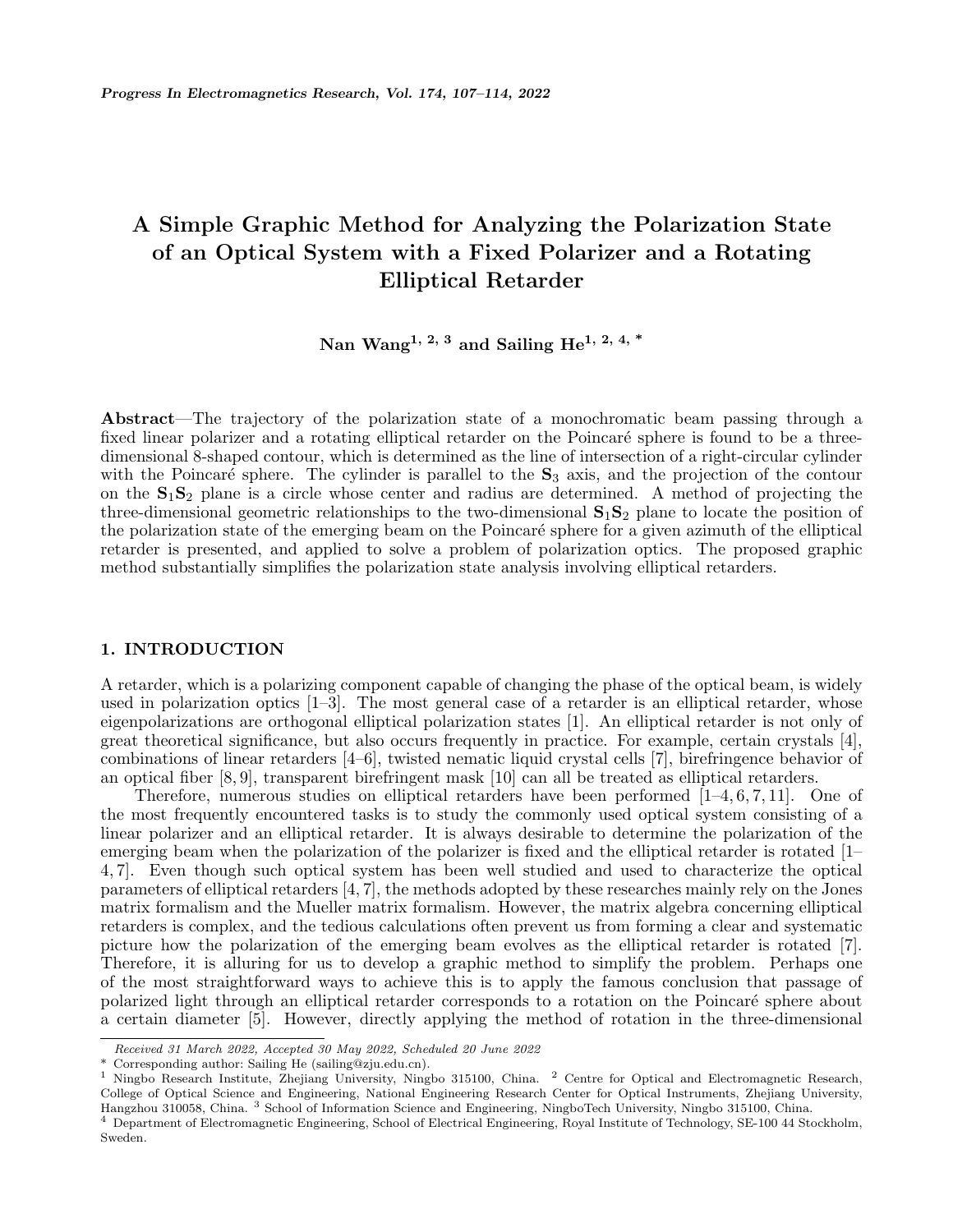space is still inconvenient. Alternatively, the trajectory of the polarization states of a linearly polarized beam passing through a rotating linear retarder has been discussed. The early observations on special cases by Rajagopalan & Ramaseshan [12], Azzam et al. [13], and Sabatke et al. [14] presented that the trajectory is a three-dimensional 8-shaped contour. Later Azzam [15] generalized their results and pointed out that such contour is the line of intersection of a right-circular cylinder with the Poincaré sphere. Recently Salazar & Torres [16] further developed this idea and presented that the trajectory becomes the intersection curve of a cone and the Poincaré sphere when the input polarization is an arbitrary state. The previous studies on the trajectory generated by a rotating linear retarder are instructive, while how to extend the results to the cases of elliptical retarder remains a problem. Another limitation of the previous studies is that they only presented the *trajectory* generated by a rotating retarder. While for practical applications, it is more desirable to point out the specific output polarization state for a given orientation of the retarder. This task, however, is still unresolved [15, 16]

In this paper, we demonstrate that the trajectory of the polarization state of a monochromatic beam passing through a fixed linear polarizer and a rotating elliptical retarder on the Poincaré sphere is still an 8-shaped contour, which is determined as the line of intersection of a right-circular cylinder with the Poincaré sphere. The cylinder is parallel to the  $S_3$  axis, and the projection of the contour on the  $S_1S_2$  plane is a circle tangent to the equator of the Poincaré sphere. The center and the radius of the circle are determined. Based on these geometric relationships, we further present a method of projection to locate the position of the polarization state of the emerging beam on the Poincaré sphere for a given azimuth of the elliptical retarder. The proposed method converts the three-dimensional geometric relationship to a two-dimensional one, and thus substantially simplifies the problem. Finally, an application of this method is demonstrated to determine the intensity of the beam emerging from an optical system consisting of an elliptical retarder sandwiched by two polarizers.

## **2. THEORY**

An elliptical retarder has two eigenpolarization states with different optical path lengths. Fast eigenpolarization refers to the polarization associated with the smaller optical path lengths, while slow eigenpolarization corresponds to the one with larger lengths. We adopt the notation  $ER(\theta, \varepsilon, \phi)$ to represent an elliptical retarder introducing a phase shift  $\phi > 0$  between its fast eigenpolarization  $J_1$ and its slow eigenpolarization **J**<sub>2</sub>. The polarization ellipse of **J**<sub>1</sub> has an ellipticity angle  $\varepsilon \in [-\pi/4, \pi/4]$ and its major axis  $\hat{n}$  is characterized by orientation angle  $\theta \in [0, \pi)$  (Fig. 1).



**Figure 1.** Polarization ellipses of eigenpolarization states  $J_1$  and  $J_2$  with major axis  $\hat{n}$ , orientation angle  $\theta$ , and ellipticity angle  $\varepsilon$  labeled for the ellipse of  $J_1$ .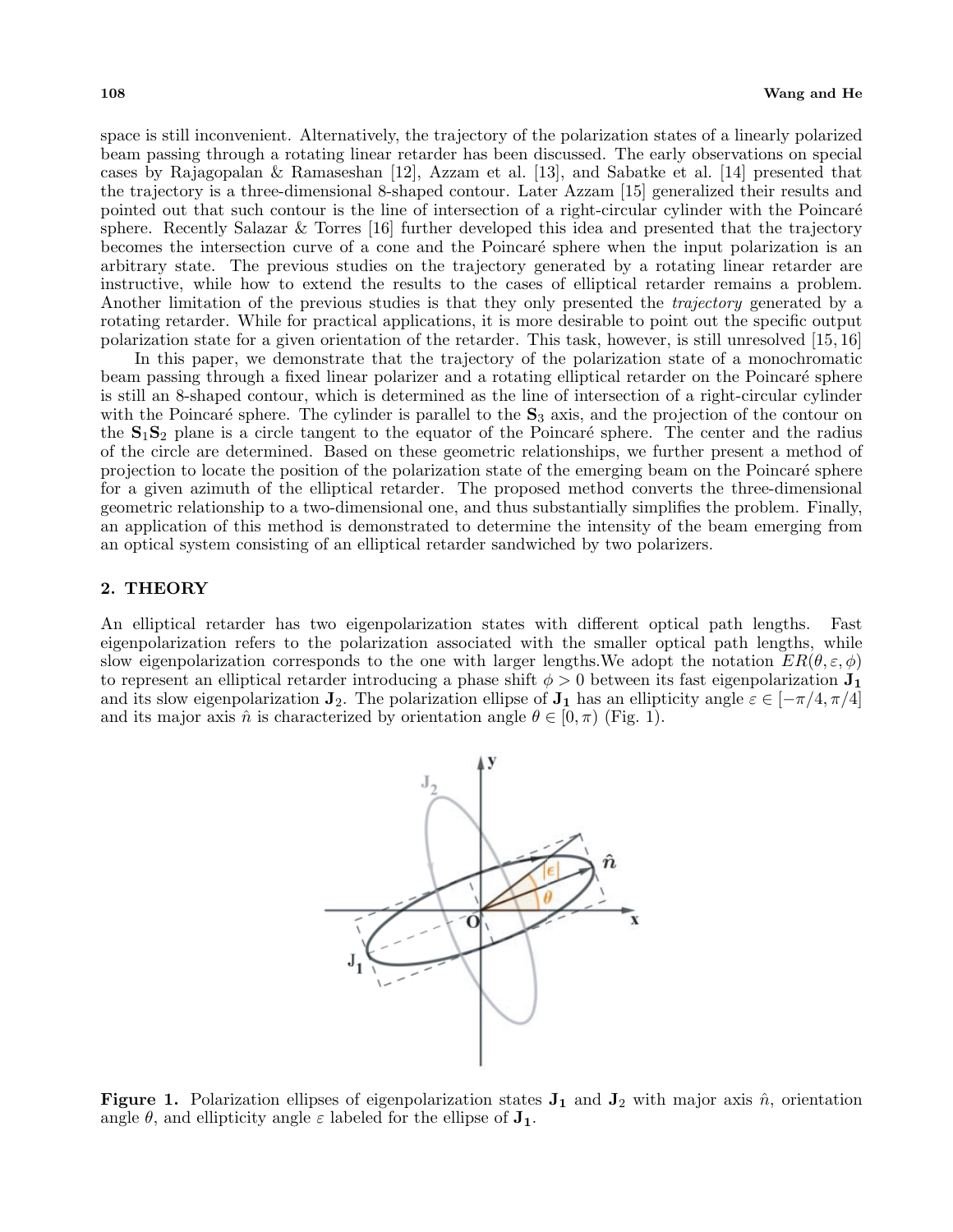### **Progress In Electromagnetics Research, Vol. 174, 2022 109**

The Jones matrix of elliptical retarder  $ER(\theta, \varepsilon, \phi)$  is [7, 11]

$$
\mathbf{T} = \begin{bmatrix} \cos(\phi/2) + i \sin(\phi/2)s_1 & \sin(\phi/2)(is_2 + s_3) \\ \sin(\phi/2)(is_2 - s_3) & \cos(\phi/2) - i \sin(\phi/2)s_1 \end{bmatrix},
$$
(1)

where

$$
s_1 = \cos 2\varepsilon \cos 2\theta
$$
  
\n
$$
s_2 = \cos 2\varepsilon \sin 2\theta
$$
  
\n
$$
s_3 = \sin 2\varepsilon.
$$
  
\n(2)

The Mueller matrix of elliptical retarder  $ER(\theta, \varepsilon, \phi)$  can be built from Jones matrix **T** by [3]

$$
\mathbf{M} = \mathbf{L} \left( \mathbf{T} \otimes \mathbf{T}^* \right) \mathbf{L}^{-1} = \begin{bmatrix} 1 & \mathbf{0} \\ \mathbf{0}^T & \mathbf{m} \end{bmatrix} \tag{3}
$$

where  $\mathbf{L} =$  $\lceil$  $\vert$ 1 0 0 1 1 0 0 *−*1 0 1 1 0 0 *i −i* 0 1 , *<sup>⊗</sup>* represents the Kronecker product, asterisk represents complex

conjugate,  $\mathbf{0} = (0, 0, 0)$ , and **m** is recognized as the matrix which represents the rotation about axis  $\hat{\mathbf{s}}$  = ( *s*<sub>1</sub> *s*<sub>2</sub> *s*<sub>3</sub> )<sup>*T*</sup> through angle *−ϕ* on the Poincaré sphere

$$
\mathbf{m} = \begin{bmatrix} s_1^2(1 - \cos\phi) + \cos\phi & s_1s_2(1 - \cos\phi) + s_3\sin\phi & s_1s_3(1 - \cos\phi) - s_2\sin\phi \\ s_1s_2(1 - \cos\phi) - s_3\sin\phi & s_2^2(1 - \cos\phi) + \cos\phi & s_2s_3(1 - \cos\phi) + s_1\sin\phi \\ s_1s_3(1 - \cos\phi) + s_2\sin\phi & s_2s_3(1 - \cos\phi) - s_1\sin\phi & s_3^2(1 - \cos\phi) + \cos\phi \end{bmatrix}.
$$
 (4)

Then we consider a beam passing through a fixed linear polarizer with its polarization **P** parallel with the **x** axis and a rotating elliptical retarder  $ER(\theta, \varepsilon, \phi)$  (the angle between the major axis  $\hat{n}$  and the **x** axis is  $\theta$ ) (Fig. 2). Suppose that the Stokes vector of the beam emerging from the polarizer is  $I_0$ ( 1 1 0 0 )<sup>T</sup>, which corresponds to point  $A = (1 \ 0 \ 0)^T$  on the Poincaré sphere. Then the beam emerging from the elliptical retarder  $ER(\theta, \varepsilon, \phi)$  has a Stokes vector  $I_0\mathbf{M}$ (1 1 0 0)<sup>T</sup>, which corresponds to point  $B = \mathbf{m}A$  on the Poincaré sphere. Substituting Equations (2) and (4) into  $B = \mathbf{m}A$ gives

$$
B = \begin{pmatrix} \cos^2 2\varepsilon \cos^2 2\theta (1 - \cos \phi) + \cos \phi \\ \cos^2 2\varepsilon \cos 2\theta \sin 2\theta (1 - \cos \phi) - \sin 2\varepsilon \sin \phi \\ \cos 2\varepsilon \sin 2\varepsilon \cos 2\theta (1 - \cos \phi) + \cos 2\varepsilon \sin 2\theta \sin \phi \end{pmatrix} = \begin{pmatrix} B_1 \\ B_2 \\ B_3 \end{pmatrix}.
$$



**Figure 2.** The combination of a fixed linear polarizer and a rotating elliptical retarder.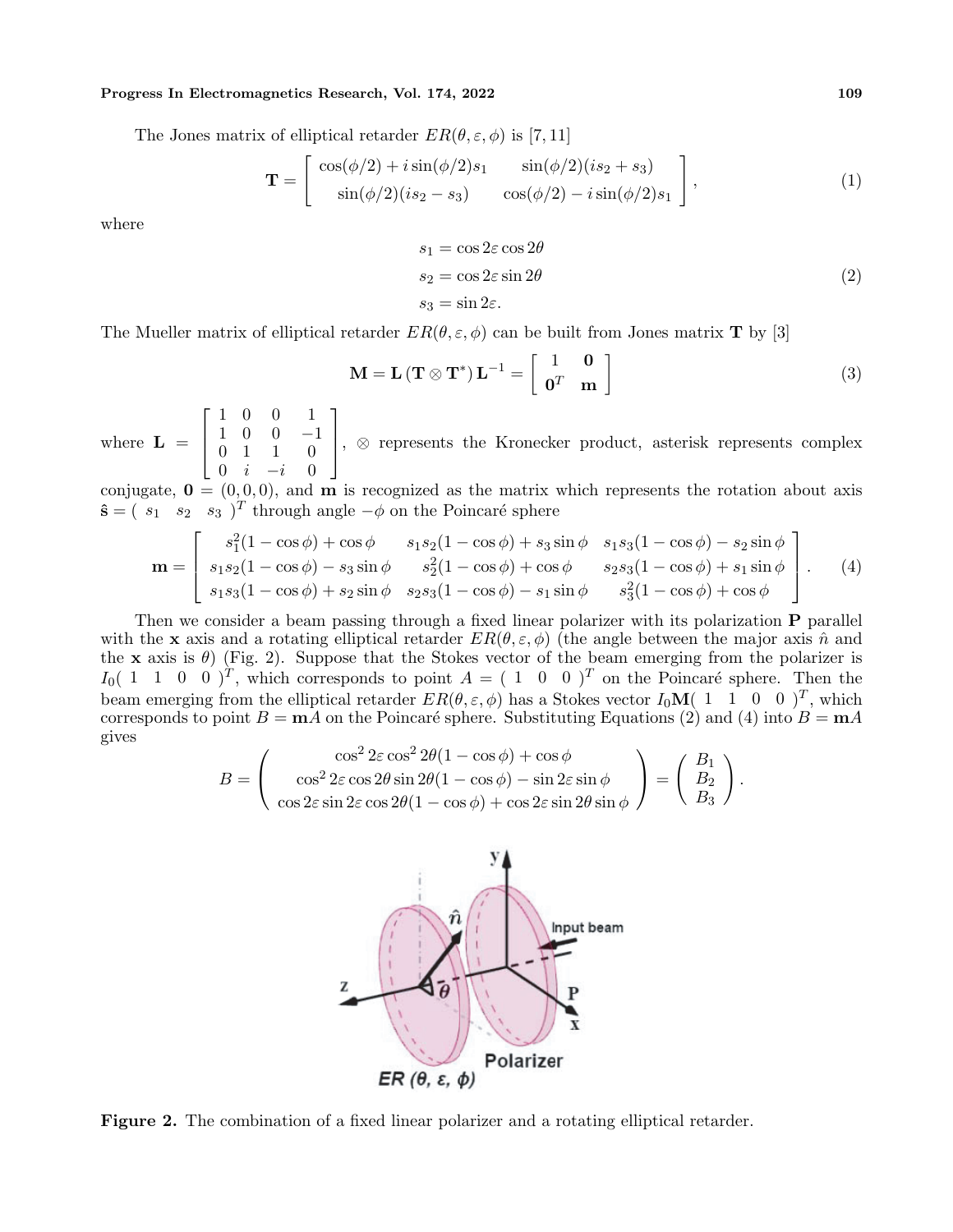By elimination of  $\theta$ , we are able to obtain the relationship between *B*<sub>1</sub> and *B*<sub>2</sub>:  $(B_1 - B_1')^2$  +  $(B_2 - B'_2)^2 = r^2$ , where

$$
B'_1 = \cos \phi + 1/2 \cos^2 2\varepsilon (1 - \cos \phi)
$$
  
\n
$$
B'_2 = -\sin 2\varepsilon \sin \phi
$$
  
\n
$$
r = 1/2 \cos^2 2\varepsilon (1 - \cos \phi).
$$
\n(5)

Therefore, the trajectory of point  $B$  (denoted by  $b$ ) on the Poincaré sphere as the elliptical retarder is rotated is the intersection line of the Poincaré sphere and a right-circular cylinder whose axis is parallel with the  $\mathbf{S}_3$  axis (Fig. 3(a)). If we denote the projection of trajectory *b* on the  $\mathbf{S}_1\mathbf{S}_2$  plane as  $C_B$ , then  $C_B$  is a circle whose center locates at point  $B' = (B'_1, B'_2, 0)^T$  and radius equals *r*. It can be verified that  $\sqrt{B'^2 + B'^2 + r} = 1$ . Therefore, circle  $C_B$  is tangent to the equator of the Poincaré sphere, and the coordinate of the tangent point *D* is  $D = (B'_{1}, B'_{2}, 0)^{T}/\sqrt{B'^{2}_{1} + B'^{2}_{2}}$ . In addition, it is worth mentioning that the 8-shaped trajectory generated by rotating elliptical retarder is also understandable from another aspect, if we treat the elliptical retarder as the composition of a linear birefringence and an optical activity and apply the results given by Salazar & Torres [16].



**Figure 3.** (a) When the elliptical retarder is rotated, the trajectory  $b$  of point  $B$  on the Poincaré sphere is the intersection line of the Poincaré sphere and a right-circular cylinder whose axis is parallel with the **S**<sub>3</sub> axis. (b) Schematics for locating point  $B_p$  associated with a given azimuth  $\theta$  of the elliptical retarder on the  $S_1S_2$  plane. (c) Schematics of projection curve  $C_B$  for a linear retarder.

Next, we will show how to locate point *B* for a given azimuth *θ* of the elliptical retarder. When *θ* varies, point *B* moves along curve *b*. This defines a mapping from  $[0, \pi)$  to *b*:  $\theta \to B(\theta)$ . The mapping exhibits a useful property when we observe the  $S_1S_2$  plane. Suppose that point  $B_p$  is the projection of point *B* on the  $\mathbf{S}_1 \mathbf{S}_2$  plane, and axis  $\overrightarrow{B'S_1}$  is parallel with the  $\mathbf{S}_1$  axis, then angle  $\beta$  between  $\overrightarrow{B'B_p}$  and  $\overrightarrow{B'S_1'}$  satisfies (Fig. 3(b))

$$
\beta = 4\theta. \tag{6}
$$

This can be verified by  $\tan \beta = \frac{B_2 - B'_2}{B_1 - B'_1} = \tan 4\theta$ . Equation (6) allows us to locate the position of projection point  $B_p$ . However, in order to uniquely determine the position of point  $B(\theta)$ (except when *B* coincides with *D*), we still needs to point out whether *B* locates on the upper or lower hemisphere. This can be achieved by determining the sign of  $B_3 = M \sin(2\theta + \gamma)$ , where  $M = \sqrt{\sin^2 \phi + [\sin 2\varepsilon (1 - \cos \phi)]^2} \cos 2\varepsilon \geq 0$ , and  $\tan \gamma = \sin 2\varepsilon \tan(\phi/2)$  ( $\gamma \in [-\pi/2, \pi/2]$ ). Since *B*<sub>3</sub> and  $sin(2\theta + \gamma)$  have the same sign (when  $M \neq 0$ ),  $B(\theta)$  locates on the upper hemisphere if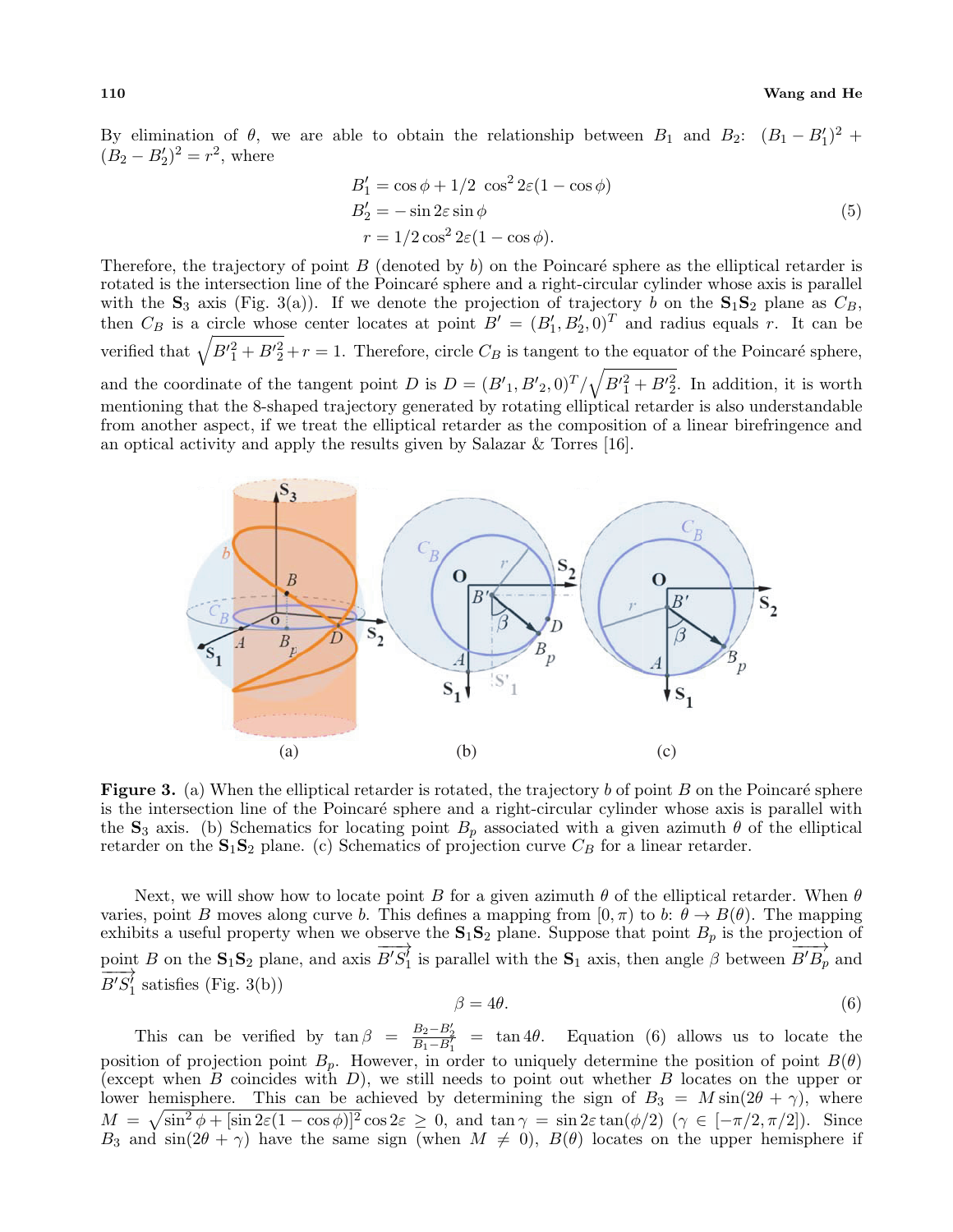#### **Progress In Electromagnetics Research, Vol. 174, 2022 111**

 $\sin(2\theta + \gamma) > 0$  and on the lower hemisphere if  $\sin(2\theta + \gamma) < 0$ . In summary, our graphic method to determine the output polarization state associated with a given azimuth *θ* of the elliptical retarder has two steps: (i) construct circle  $C_B$  by Equation (5), (ii) point out the position of *B* by equation (6) and the sign of  $\sin(2\theta + \gamma)$ . Above procedures can be accomplished by a simple sketch on the  $S_1S_2$  plane (Fig. 3(b)), do not involve complicated calculations, and thus substantially simplify the determination of the output polarization state.

In addition, when  $\sin(2\theta + \gamma) = 0$ , *B* coincides with *D*, which means that the elliptical retarder converts a linear polarized beam into another linear polarized beam. When  $M \neq 0$ , there are only two values of  $\theta$  which will achieve this. For  $M = 0$  (such as a linear  $\lambda/2$  retarder and circular retarders), the elliptical retarder converts any linear polarized beam into a linear polarized beam regardless the value of *θ*.

Furthermore, it should be noted that our graphic method also simplifies the problems concerning a linear retarder, which is only a special case of elliptical retarders. For a linear retarder,  $\varepsilon = 0$ ,  $B'_{2} = 0$ , and thus the center of  $C_B$  is on the  $S_1$  axis (Fig. 3(c)). This is the result given by Azzam [15] and Salazar & Torres [16], however, we can further determine the position of *B* associated with  $\theta$ . Still  $B_p$ can be obtained by Equation (6), and the hemisphere  $B(\theta)$  locates is determined by  $\theta$ : it locates on the upper hemisphere when  $\theta \in (0, \pi/2)$  and on the lower hemisphere when  $\theta \in (\pi/2, \pi)$ , since  $\gamma = 0$ .

# **3. APPLICATION**

As a demonstration to show the convenience of our graphic method, we apply it to an optical system which besides the configuration shown in Fig. 2 has another rotating linear polarizer (called analyzer) after the elliptical retarder (Fig. 4). Suppose the angle between polarization **A** of the analyzer and the **x** axis is  $\alpha$ , then we will determine the intensity of the beam emerging from the whole system for arbitrary values of  $\alpha$  and  $\theta$ .



**Figure 4.** The combination of a fixed polarizer, a rotating elliptical retarder, and a rotating analyzer.

In order to do this, we adopt the graphic representation of a polarizer on the Poincaré sphere (Fig. 5(a)). When an elliptically polarized beam with Stokes vector  $I_0$  (1  $B_1$   $B_2$   $B_3$ )<sup>T</sup> passes through an analyzer rotated about the z axis through angle  $\alpha$ , the intensity of the output beam is  $I = (1 + \cos)I_0/2$ , where  $R = (\cos 2\alpha \sin 2\alpha \sqrt{0})^T$  representing a point on the equator of the Poincaré sphere,  $B = (B_1 \ B_2 \ B_3)^T$ , and is the arc of the great circle [2]. By applying spherical law of cosines in the spherical triangle  $BNR$  ( $N$  is the north pole of the Poincaré sphere), we have  $\cos = \cos \varepsilon_B \cos(2\alpha - \theta_B) = k$ , where  $\theta_B$  and  $\varepsilon_B$  are orientation angle and ellipticity angle of the polarization ellipse represented by point *B*, *k* satisfying  $\overrightarrow{OB_R} = k\overrightarrow{OR}$  is the "ratio" of  $\overrightarrow{OB_R}$  and  $\overrightarrow{OR}$ , and  $B_R$  is the projection of *B* on the  $\overrightarrow{OR}$  axis. Therefore, the intensity can be finally simplified as  $I = (1 + k)I_0/2$ .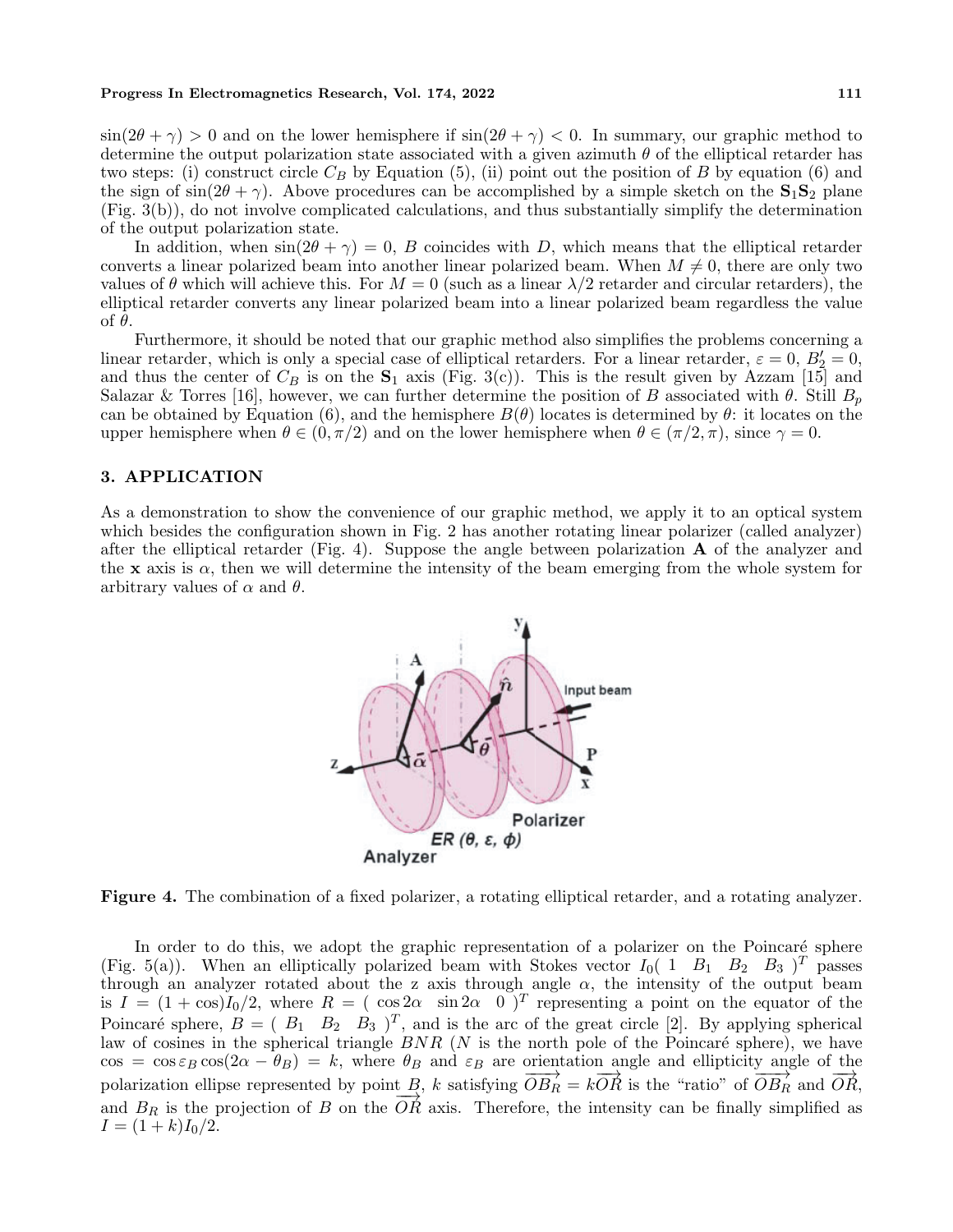

**Figure 5.** (a) The intensity of the emerging beam from a linear polarizer is  $I = (1 + \cos)I_0/2$  (is the arc of the great circle), when the polarization state of the incident beam with intensity  $I_0$  is represented by point *B* on the surface of the Poincaré sphere and point  $R = ( \cos 2\alpha \sin 2\alpha \ 0)^T$  is determined by the azimuth *α*of the polarizer. (b) Schematics for obtaining the intensity of a beam passing through a polarizer, an elliptical retarder and an analyzer by geometric relationships on the **S**1**S**<sup>2</sup> plane.

Like what we did before, we can then obtain the output intensity simply by working on the  $S_1S_2$ plane (Fig. 5(b)). More specifically, first construct circle  $C_B$ , then point out  $B_p$  by Equation (6), next construct point  $R = ( \cos 2\alpha \sin 2\alpha \ 0)^T$ , after that project  $B_p$  on the  $\overrightarrow{OR}$  axis to obtain  $B_R$  and  $k$ , and finally the intensity of the output beam is  $I = (1 + k)I_0/2$ .

Compared with matrix calculations, this method provides us with deeper insight and can visually demonstrate how the output intensity varies with *α* and *θ*. Such advantage is even further enlarged during getting analytical solutions concerning the extreme values of the output intensities. For example, when the analyzer is fixed ( $\alpha$  remains constant) and the elliptical retarder is rotated, we can instantly identify from Fig. 5(b) that the intensity of the output beam takes its maximum  $I_{\text{max}}$  when  $\beta = 4\theta = 2\alpha$ or  $\beta = 4\theta = 2\alpha + 2\pi (B_p \text{ coincides with point } B_{\text{max}})$  and takes its minimum  $I_{\text{min}}$  when  $\beta = 4\theta = 2\alpha + \pi$ or  $\beta = 4\theta = 2\alpha + \pi \pm 2\pi$  ( $B_p$  coincides with point  $B_{\text{min}}$ ). This result allows us to experimentally determine (not uniquely) the orientation of major axis  $\hat{n}$ . Furthermore, the general form of  $I_{\text{max}}$  and *I*<sub>min</sub> can be obtained by geometric relationship without difficulty, however, as a demonstration we only present the results when  $\alpha = 0$  and  $\alpha = \pi/2$ , since these are the most frequently encountered situations (where  $I_{\text{max}}$  and  $I_{\text{min}}$  take simpler forms). When  $\alpha = 0$ , we have

$$
I_{\text{max}}^{\alpha=0} = I|_{\theta=0 \text{ or } \frac{\pi}{2}}^{\alpha=0} = \frac{1}{2} \left( 1 + B_1|_{\theta=0 \text{ or } \frac{\pi}{2}} \right) I_0
$$
  
=  $\frac{1}{2} \left( 1 + \cos \phi + \cos^2 2\varepsilon (1 - \cos \phi) \right) I_0$   

$$
I_{\text{min}}^{\alpha=0} = I|_{\theta=\frac{\pi}{4} \text{ or } \frac{3\pi}{4}}^{\alpha=0} = \frac{1}{2} \left( 1 + B_1|_{\theta=\frac{\pi}{4} \text{ or } \frac{3\pi}{4}} \right) I_0 = \frac{1}{2} \left( 1 + \cos \phi \right) I_0.
$$
 (7)

When  $\alpha = \pi/2$ , we have

$$
I_{\max}^{\alpha=\pi/2} = I|_{\theta=\frac{\pi}{4} \text{ or } \frac{3\pi}{4}}^{\alpha=\pi/2} = \frac{1}{2} \left(1 - B_1|_{\theta=\frac{\pi}{4} \text{ or } \frac{3\pi}{4}}\right) I_0 = \frac{1}{2} \left(1 - \cos \phi\right) I_0
$$
  

$$
I_{\min}^{\alpha=\pi/2} = I|_{\theta=0 \text{ or } \frac{\pi}{2}}^{\alpha=\pi/2} = \frac{1}{2} \left(1 - B_1|_{\theta=0 \text{ or } \frac{\pi}{2}}\right) I_0 = \frac{1}{4} \left(1 - \cos \phi\right) \left(1 - \cos 4\varepsilon\right) I_0.
$$
  
(8)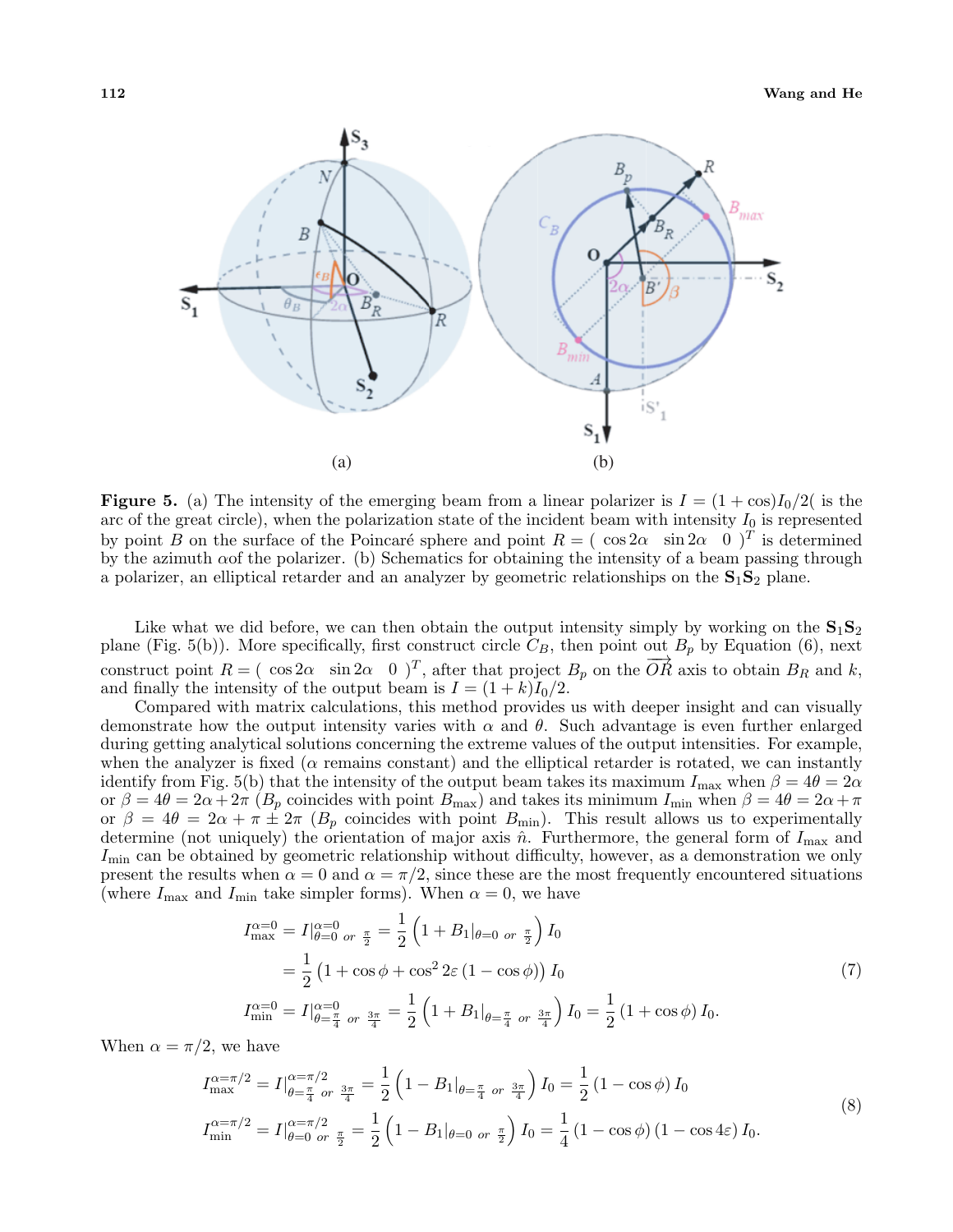#### **Progress In Electromagnetics Research, Vol. 174, 2022 113**

Combining Equations (7) and (8), we can relate the parameters of the elliptical retarder to the intensity of the emerging beam by

$$
\cos 4\varepsilon = 1 - \frac{2I_{\min}^{\alpha = \pi/2}}{I_{\max}^{\alpha = \pi/2}} \tag{9}
$$
\n
$$
\cos \phi = \frac{I_{\min}^{\alpha = 0} - I_{\max}^{\alpha = \pi/2}}{I_{\max}^{\alpha = \pi/2} + I_{\min}^{\alpha = 0}}.
$$

In contrast, obtaining the analytical solutions of Equations  $(7)-(9)$  by matrix calculations requires complex matrix multiplications and computing the derivative of the output intensity, which are apparently not as convenient and clear as our graphic method.

# **4. CONCLUSION**

In this paper, a detailed analysis of the fixed-polarizer rotating-elliptical-retarder optical system by a graphic method has been presented. The trajectory of the polarization state of the beam emerging from the system is an 8-shaped contour, which is determined as the intersection line of the Poincaré sphere and a right-circular cylinder whose axis is parallel with the **S**<sup>3</sup> axis. The projection of the trajectory on the **S**1**S**<sup>2</sup> plane is a circle whose center and radius are determined. Furthermore, the polarization state of the emerging beam associated with a given azimuth of the elliptical retarder can be easily obtained. This method converts the complicated problem of polarization optics to a simple two-dimensional geometric issue, and its convenience and effectiveness have been demonstrated by determining the intensity of the beam emerging from an optical system consisting of an elliptical retarder sandwiched by two polarizers.

### **ACKNOWLEDGMENT**

**Funding Sources:** National Natural Science Foundation of China (12004332, 11621101, 91833303), National Key Research and Development Program of China (2017YFA0205703), and Ningbo Science and Technology Project (2020Z077).

## **REFERENCES**

- 1. Chipman, R. A., W.-S. T. Lam, and G. Young, *Polarized Light and Optical Systems*, CRC Press, 2018.
- 2. Goldstein, D. H., *Polarized Light*, CRC Press, 2017.
- 3. Gil, J. J. and R. Ossikovski, *Polarized Light and the Mueller Matrix Approach*, CRC Press, 2017.
- 4. El-Hosseiny, F., "Methods for determining the optical parameters of elliptic retarders," *J. Opt. Soc. Am.*, Vol. 65, 1279–1282, 1975.
- 5. Pancharatnam, S., "Achromatic combinations of birefringent plates," *Proceedings of the Indian Academy of Sciences — Section A*, 137–144, Springer, 1955.
- 6. Gottlieb, D. and O. Arteaga, "Optimal elliptical retarder in rotating compensator imaging polarimetry," *Opt. Lett.*, Vol. 46, 3139–3142, 2021.
- 7. Lin, P.-L., C.-Y. Han, and Y.-F. Chao, "Three-intensity measurement technique and its measurement in elliptical retarder," *Opt. Commun.*, Vol. 281, 3403–3406, 2008.
- 8. Eugui, P., D. J. Harper, A. Lichtenegger, M. Augustin, C. W. Merkle, A. Woehrer, C. K. Hitzenberger, and B. Baumann, "Polarization-sensitive imaging with simultaneous bright-and dark-field optical coherence tomography," *Opt. Lett.*, Vol. 44, 4040–4043, 2019.
- 9. Chung, D., H. S. Park, F. Rotermund, and B. Y. Kim, "Measurement of bending-induced birefringence in a hollow-core photonic crystal fiber," *Opt. Lett.*, Vol. 44, 5872–5875, 2019.
- 10. Vella, A. and M. A. Alonso, "Poincaré sphere representation for spatially varying birefringence," *Opt. Lett.*, Vol. 43, 379–382, 2018.